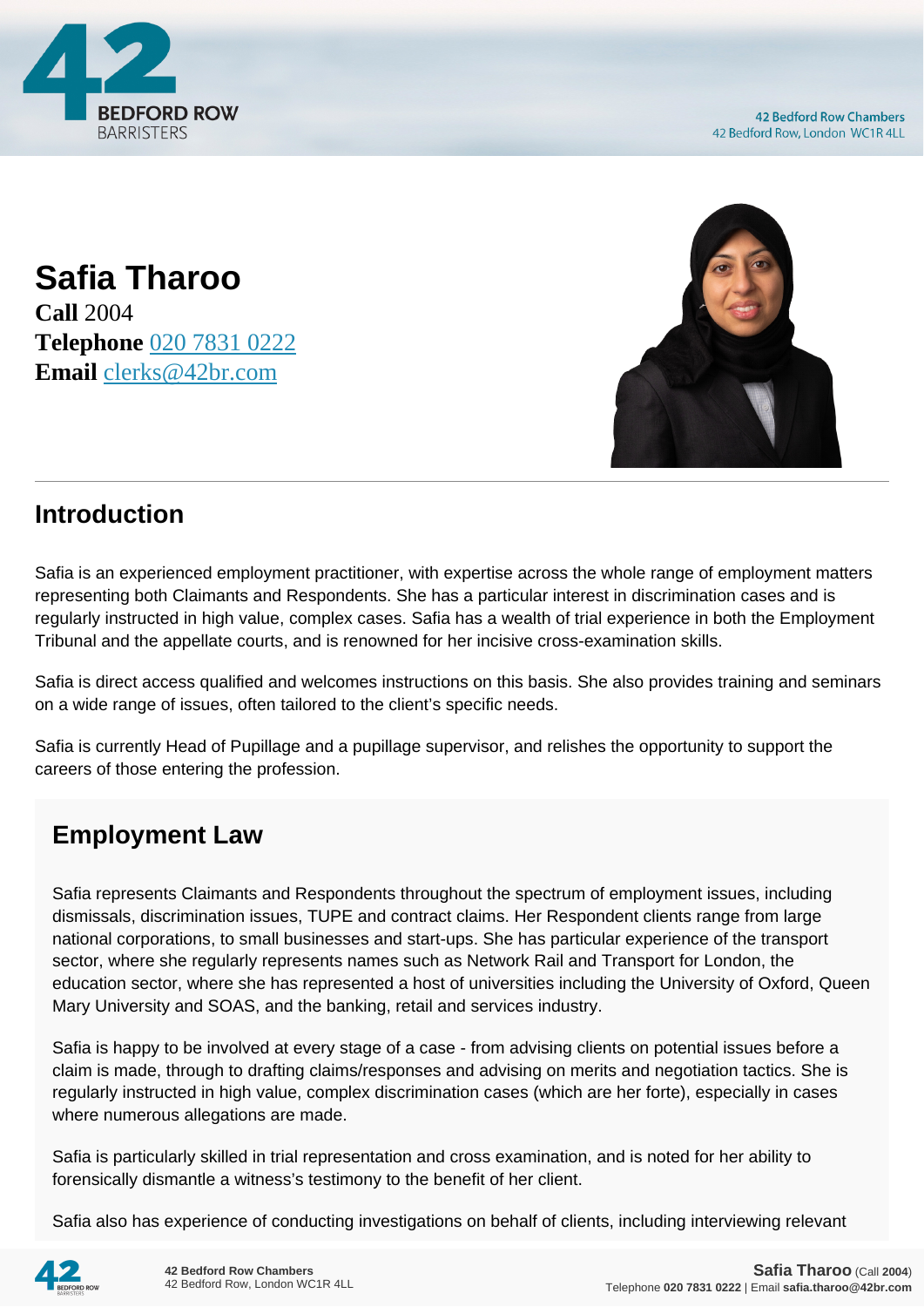



individuals and compiling a report on her findings.

# **Recent Cases**

Examples of recent work include:

- Jayaram v Network Rail UKEAT/0164/19/LA Safia successfully represented NR in a claim alleging discrimination at interview, and then successfully resisted an appeal from Mr J that he had not been afforded a fair trial due to his disability.
- L v Q Ltd [2019] IRLR 1033 Safia represented Q Ltd in L's unsuccessful appeal to the Court of Appeal to try and prevent a copy of the ET judgment from being placed on the Register of judgments.
- Secrett and others v Galloway Travel Group and others Safia successfully defended Galloway in a group claim by 39 former and current employees alleging a failure to inform and consult under TUPE and a failure to accurately calculate holiday pay. Thereafter, she obtained an costs order against the Claimants (based on their unreasonable behaviour) of £20,000, being the maximum the tribunal can award.
- Walker v Arco Environmental Ltd Safia successfully represented Mrs Walker, who had been forced to leave her job just a few days after informing her employer that she was pregnant. Not only did Mrs Walker receive an award for injury to feelings and loss of earnings, but Safia also obtained an award for aggravated damages, on the basis of the way that the employer had defended the proceedings.
- Miss YF Akinkuolie v Corps Security (UK) Ltd Safia successfully represented the Respondent against multiple claims of disability discrimination spanning a number of years, up to and including dismissal.
- Mr G v Network Rail Ltd Safia successfully represented NR in a claim where the Claimant argued that he had made 14 safety related disclosures, resulting in 12 detriments in addition to an automatically unfair dismissal. Safia demonstrated that in some cases the detriments could not be made out, and where they could, there was no link between that and the disclosures.
- Safia represented the Personal Estate of a former employee of Slater & Gordon Solutions Legal Ltd who sadly committed suicide soon after his resignation. This matter settled shortly after a contested hearing in which Safia obtained specific disclosure of documents relating to the settlement agreements of other former employees.
- Safia is currently representing a large organisation against six separate claims of discrimination which have been brought by C in relation to a failure to support him following a diagnosis of ADHD.

# **Other Reported Cases**

• Khan v Royal Mail Group Ltd & Others – [2014] EWCA Civ 1082 – Safia successfully represented the Respondent employer in the Court of Appeal and the Employment Appeal Tribunal (UKEAT/0160/11), having earlier been successful in the employment tribunal following a 10 day hearing in a claim for race and religious discrimination claim comprising 24 separate allegations. The appeals were predicated on the basis that the tribunal had misdirected themselves on the applicable burden of proof when determining the issues but after being taken carefully through the tribunal's reasons, they accepted that the tribunal had in